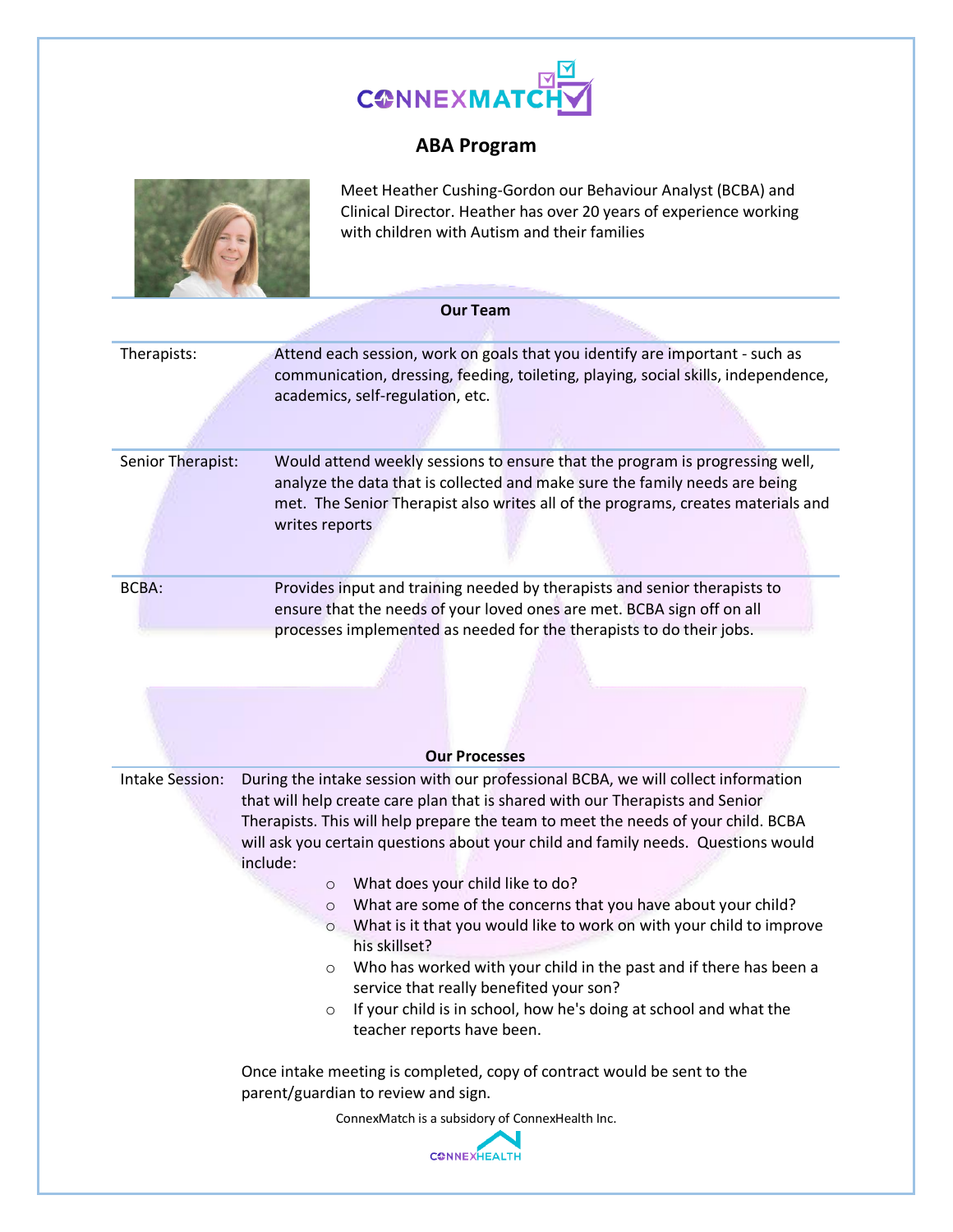

Therapy: Therapy sessions are provided in your home or your child's daycare or private school (approval needed by the daycare/school) by our team of professional therapists and senior therapists. The program is overseen by our team of professional BCBAs

|                                                                         | <b>Our Rates</b>                                                                                                                      |  |
|-------------------------------------------------------------------------|---------------------------------------------------------------------------------------------------------------------------------------|--|
| Intake session                                                          | \$100.00                                                                                                                              |  |
| Start up costs                                                          | \$300.00<br>(this includes reports and programs to get started after the senior therapist has<br>time to analyze the assessment data) |  |
| Therapy                                                                 | \$55.00 per hour<br>(minimum 6 hours commitment)                                                                                      |  |
| Senior Therapist                                                        | \$80.00 per hour<br>(minimum of 2 hours commitment per session)                                                                       |  |
| Please contact us at:                                                   |                                                                                                                                       |  |
| 416 424 6633 Ext 100<br>Medha@connexhealth.ca<br>Heather@connexmatch.ca |                                                                                                                                       |  |
| www.ConnexMatch.ca                                                      |                                                                                                                                       |  |
|                                                                         |                                                                                                                                       |  |

ConnexMatch is a subsidory of ConnexHealth Inc.